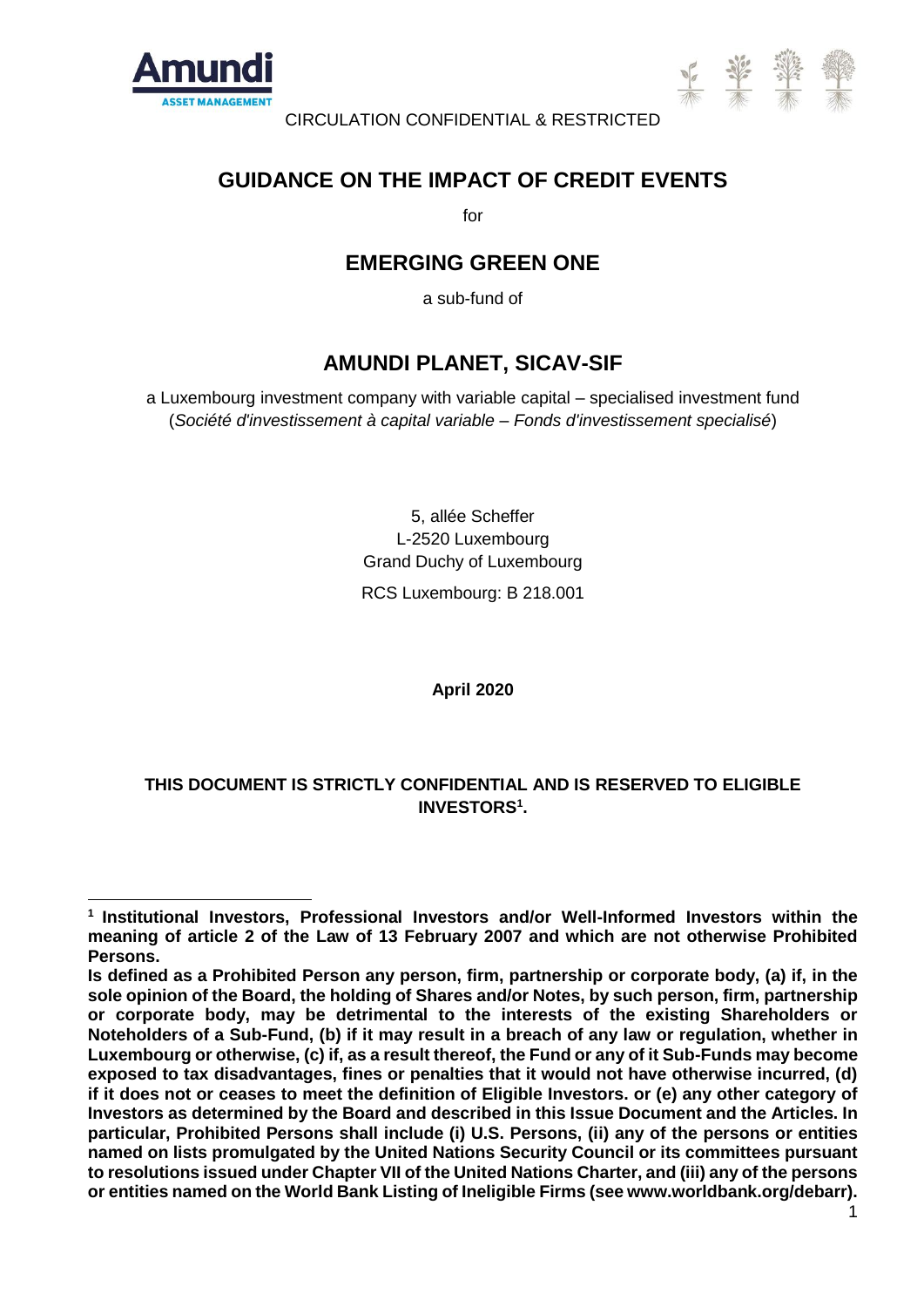





#### *DISCLAIMER*

In the European Union, this document is only for the attention of "Professional" investor as defined in Directive *2014/65/EC on markets in financial instruments ("MIFID"), to investment services providers and any other professional of the financial industry, and and as the case may be in each local regulation outside of the European Union and, as far as Switzerland is concerned, a "Qualified Investor" within the meaning of the provisions of the Swiss Collective Investment Schemes Act of 23 June 2006 (CISA), the Swiss Collective Investment Schemes Ordinance of 22 November 2006 (CISO) and the FINMA's Circular 08/8 on Public Advertising under the Collective Investment Schemes legislation of 20 November 2008.. In no event may this material be distributed in the European Union to non "Professional" investors as defined in the MIFID or in each local regulation, or in Switzerland to investors who do not comply with the definition of "qualified investors" as defined in the applicable legislation and regulation. This document is not intended for citizens or residents of the United States of America or for any "U.S. Person," as this term is defined in SEC Regulation S under the U.S. Securities Act of 1933. This document neither constitutes an offer to buy nor a solicitation to sell a product or security and shall not be considered as an unlawful solicitation or as investment advice.*

*Amundi Asset Management accepts no liability whatsoever, whether direct or indirect, that may arise from the use of information contained in this material. Neither Amundi Asset Management can in any way be held responsible for any decision or investment made on the basis of information contained in this material. The information contained in this document shall not be copied, reproduced, modified, translated or distributed to any third person or entity without the prior written approval of Amundi Asset Management. Amundi Asset Management believes that the information contained in this document is accurate as of the date of publication set out on the first page of this document. Data, opinions and estimates may be changed without notice. For the avoidance of doubt,Amundi Asset Management shall have any duty to notify recipients of this document of any changes in the information set out herein. Document issued by Amundi- Asset Management. Amundi Asset Management, French "Société par Actions Simplifiée" - SAS with share capital of €1,086,262,605 – Portfolio Management Company licenced by the AMF (French securities regulator) under no. GP 04000036 Registered office: 90 boulevard Pasteur - 75015 Paris - France - 437 574 452 RCS Paris.*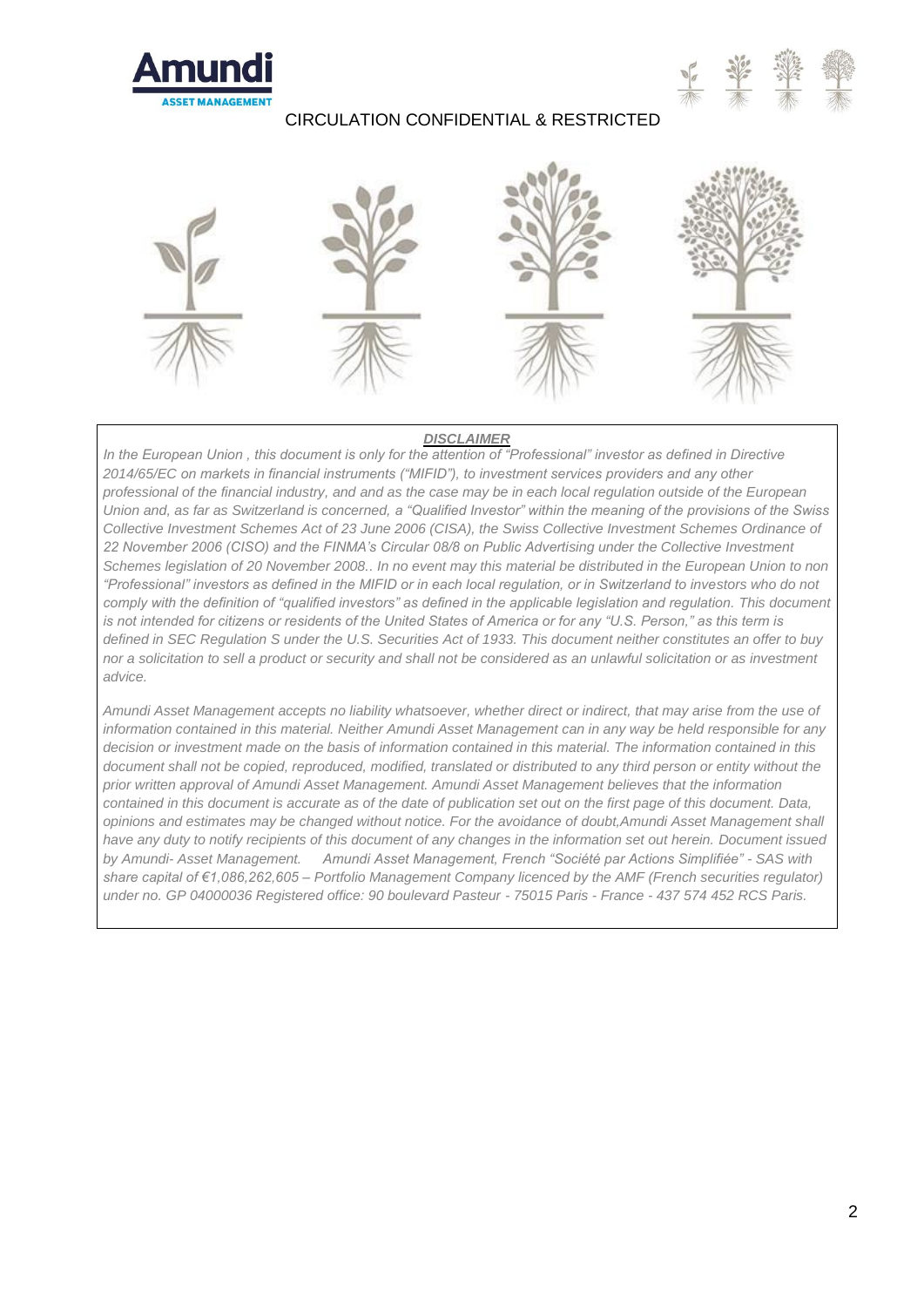



### **PRELIMINARY**

We refer to (i) the issue document dated March 2019 relating to the Fund (the "Issue Document") and (ii) the supplement no. 1 to the Issue Document (the "Supplement") relating to the specific terms of Emerging Green One (the "Sub-Fund" or "EGO").

Capitalised terms used in this Side Letter and not otherwise defined will have the meaning ascribed to them in the Issue Document and/or the Supplement. The information contained in this document is supplemental to the information provided in the General Section and the Supplement no.1 to the Issue Document and should always be read together the General Section and the Supplement no.1 to the Issue Document. Nothing contained herein will restrict or take precedent over the Fund's Issue Document and its Supplement. In case of conflict between this document and the Issue Document, the Issue Document and its Supplement shall prevail.

\*\*\*

**I. Introduction**

EGO is a layered capital fund seeking to promote and accelerate capital market development in emerging markets while trying to achieve various environmental and social goals in such markets. It was designed with a layered capital structure targeting to raise capital from private and public investors by building a risk cushion funded by public investors, development finance institutions and international financial institutions.

To this end, EGO has issued Shares in three different Classes – Junior, Mezzanine, and Senior – with the most junior securities taking the first Credit Event-related losses on Investments. Income and capital gains or losses are allocated throughout its capital structure as per Amundi Planet, SICAV-SIF Issue Document.

As stipulated in the Issue Document Risk considerations, the issuers of certain debt Investments could become unable to make payments on their debt, including their interest and/or on their principal repayment.

The aim of this document is to provide guidance on the management by the Administrative Agent, the AIFM and/or the Portfolio Manager of Credit Events in respect of any issuer of Debt Security or Instrument held by the Sub-Fund.

## **II. Reminder on EGO capital structure**

#### **a. Capital structure of EGO**

The Sub-Fund has used three different Classes of Shares – Junior, Mezzanine, and Senior Class Shares – each representing a different level of risk. In addition, a dedicated first loss buffer – the Excess Spread Account – has also been set up within the most junior Class of Shares to absorb certain losses of the Sub-Fund.

1) Excess Spread Account: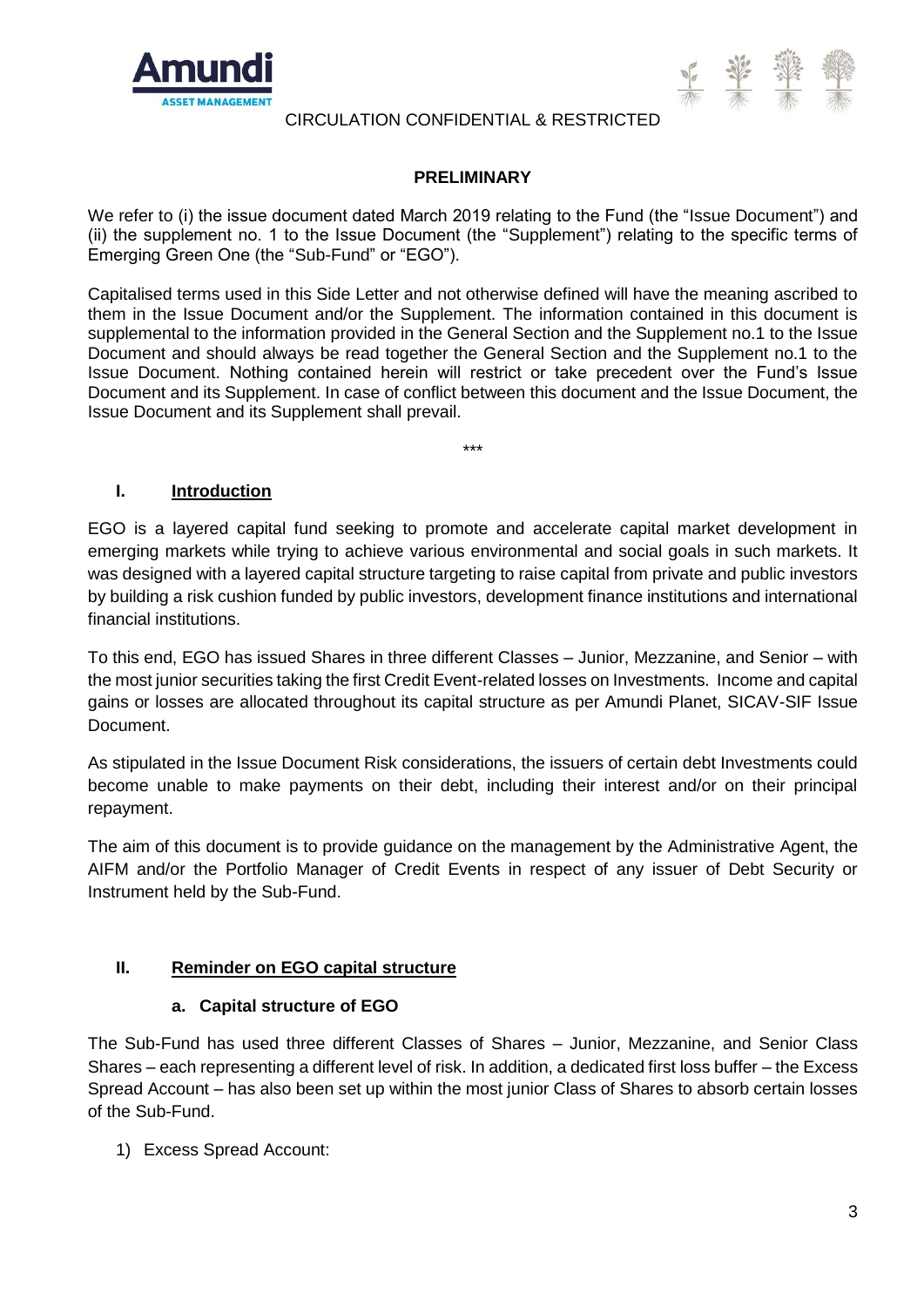



- ‒ The Excess Spread Account represents a dedicated first loss buffer within the Junior Class Shares to absorb, up to the outstanding balance of the Excess Spread Account
	- (i) all realised CRD and CPT trading Credit Losses and Gains; and
	- (ii) all Impairments and all realised capital losses due to a Credit Event in respect of any issuer of a Debt Security or Instrument.
- The Excess Spread Account is funded during the first four years of the Sub-Fund, on each anniversary date of the Initial Closing Date by an amount of USD 5 million per year allocated from the Total Net Investment Income and all realised CRD and CPT trading Credit Gains.
- ‒ The Portfolio Manager is not authorised to execute a CRD trade unless (i) the Portfolio Manager determines that the balance of the Excess Spread Account, as of the latest monthly Valuation Date, plus the outstanding unfunded amount of the Initial Junior Class Contribution, if any, is at least sufficient to absorb the expected Credit Loss on such CRD trade, or (ii) upon request of the Portfolio Manager, the holders of the Junior Class Shares have agreed, unanimously and in their sole discretion, to a further pro rata allocation from the Junior Class Shares to the Excess Spread Account in an amount at least sufficient to absorb the expected Credit Loss on such CRD trade.
- 2) Junior Class Shares:
	- ‒ On each Valuation Date, the Junior Class Shares absorbs, after the outstanding balance of the Excess Spread Account has been reduced to zero and until the Net Asset Value of all Junior Class Shares has been reduced to zero, all Impairments and all realised capital losses due to a Credit Event in respect of any issuer of a Debt Security or Instrument.
- 3) Mezzanine Class Shares:
	- ‒ On each Valuation Date, the Mezzanine Class Shares absorbs, after the outstanding balance of the Excess Spread Account and the Net Asset Value of all Junior Class Shares have been reduced to zero and until the Net Asset Value of all Mezzanine Class Shares has been reduced to zero, all Impairments and all realised capital losses due to a Credit Event in respect of any issuer of a Debt Security or Instrument.
- 4) Senior Class Shares:
	- ‒ On each Valuation Date, the senior class Shares ("Senior Class Shares") will absorb, after the outstanding balance of the Excess Spread Account and the Net Asset Value of all Junior Class Shares and all the Mezzanine Class Shares have been reduced to zero and until the Net Asset Value of all Senior Class Shares has been reduced to zero, all Impairments and all realised capital losses due to a Credit Event in respect of any issuer of a Debt Security or Instrument.

#### **b. Structure and portfolio characteristics at closing and as at March 31, 2020**

EGO was launched on March 01 2018, with a total Net Asset Value of USD 1.42 billion and the following relative size for each Share Classes (as a percentage of the total Net Asset Value):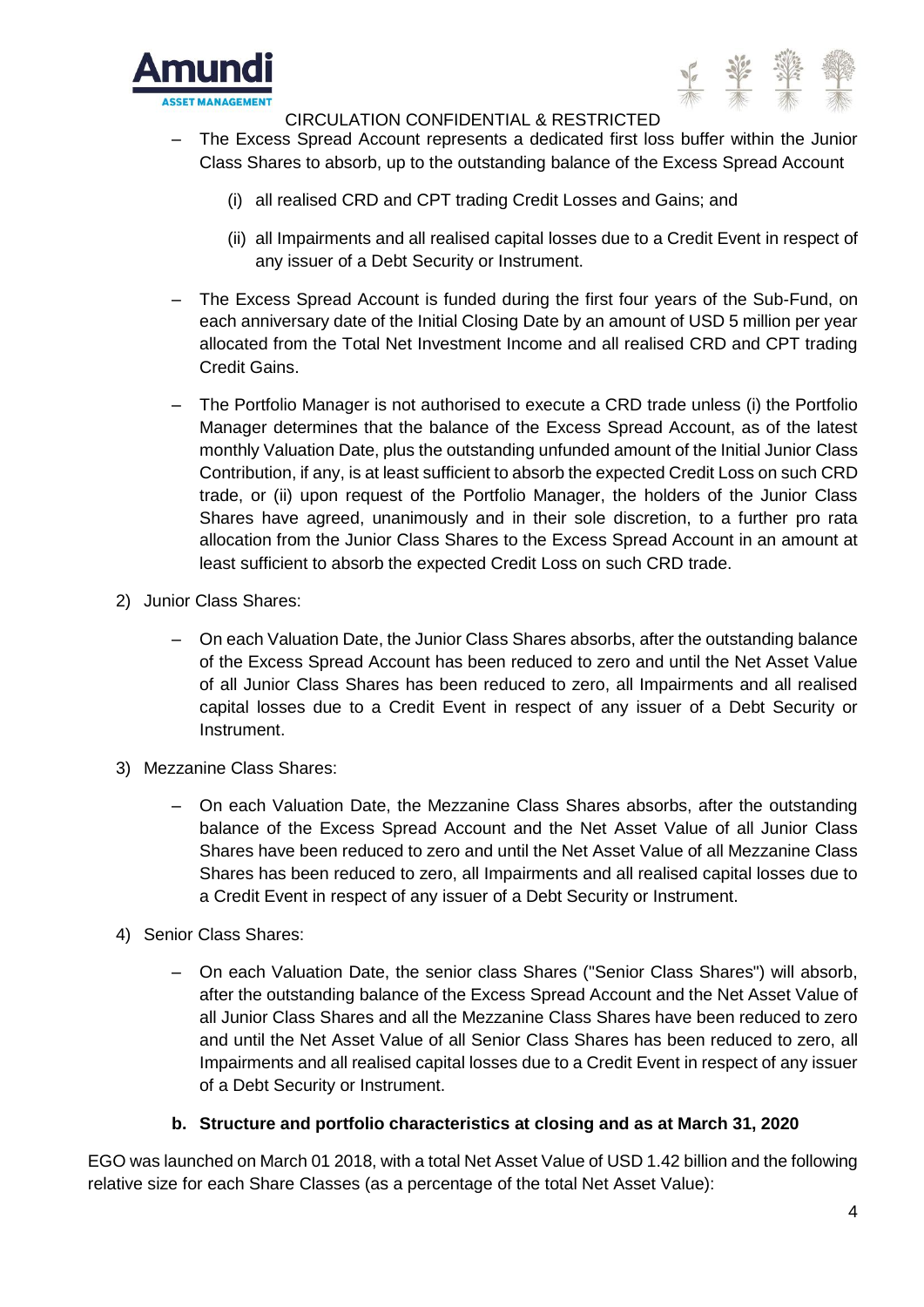



- Net Asset Value of the Junior Class Shares: 6.25% of which 100% issued as Capitalization Shares<sup>2</sup>;
- ‒ Net Asset Value of the Mezzanine Class Shares: 3.75% of which 53% issued as Capitalization Shares;
- ‒ Net Asset Value of the Senior Class Shares: 90% of which 47% issued as Capitalization Shares.

The portfolio weighted average rating of the initial portfolio of Debt Securities and Instruments constituted after the Initial Closing was equal to or above BB+ (as per EGO's Investment Policy) and was comprised of debt securities and instruments issued by financial institutions active in Emerging Markets and Quasi-sovereign and Sovereign Debt Securities and Instruments.

Due to share capitalization effect, and portfolio valuation effect, the Net Asset Value of EGO and the relative size of the Class Shares has evolved and was as at March  $31<sup>st</sup> 2020$  as follows:

- ‒ Total Net Asset Value: \$1.37 billion
- ‒ Net Asset Value of the Junior Class Shares: 7.70%
- ‒ Net Asset Value of the Mezzanine Class Shares: 3.34%
- ‒ Net Asset Value of the Senior Class Shares: 88.96%

The portfolio weighted average rating was equal to BB+ and comprised of debt securities and instruments issued by financial institutions active in Emerging Markets and Quasi-sovereign and Sovereign Debt Securities and Instruments.

#### **III. Credit Events and Capital Losses**

#### **a. Management of distressed situations by the Portfolio Manager**

In credit deteriorating situations, it might be rationale to sell before Credit Event to minimize capital losses at the portfolio level:

- (i) When Market Bid price > Estimate of recovery value, portfolio managers should sell their position
- (ii) If Estimate of Recovery Value > Bid price, portfolio managers should hold to their position

Capital Losses Allocation Rules for Credit-related defensive (CRD) trades enable portfolio manager to minimize losses before default while maintaining the Credit enhancement mechanism. In effect, Creditrelated losses are allocated to the Junior Class Share holder as per the Sub-Fund's Allocation of capital gains and losses rules. This can be done only up to the Excess Spread Account net outstanding balance. When the Excess Spread Account net outstanding balance is below the estimated Credit

<sup>-</sup><sup>2</sup> With dividends automatically reinvested in additional Share Classes at the applicable Net Asset Value. Distributions Shares aim to distribute dividends in cash on an annual basis.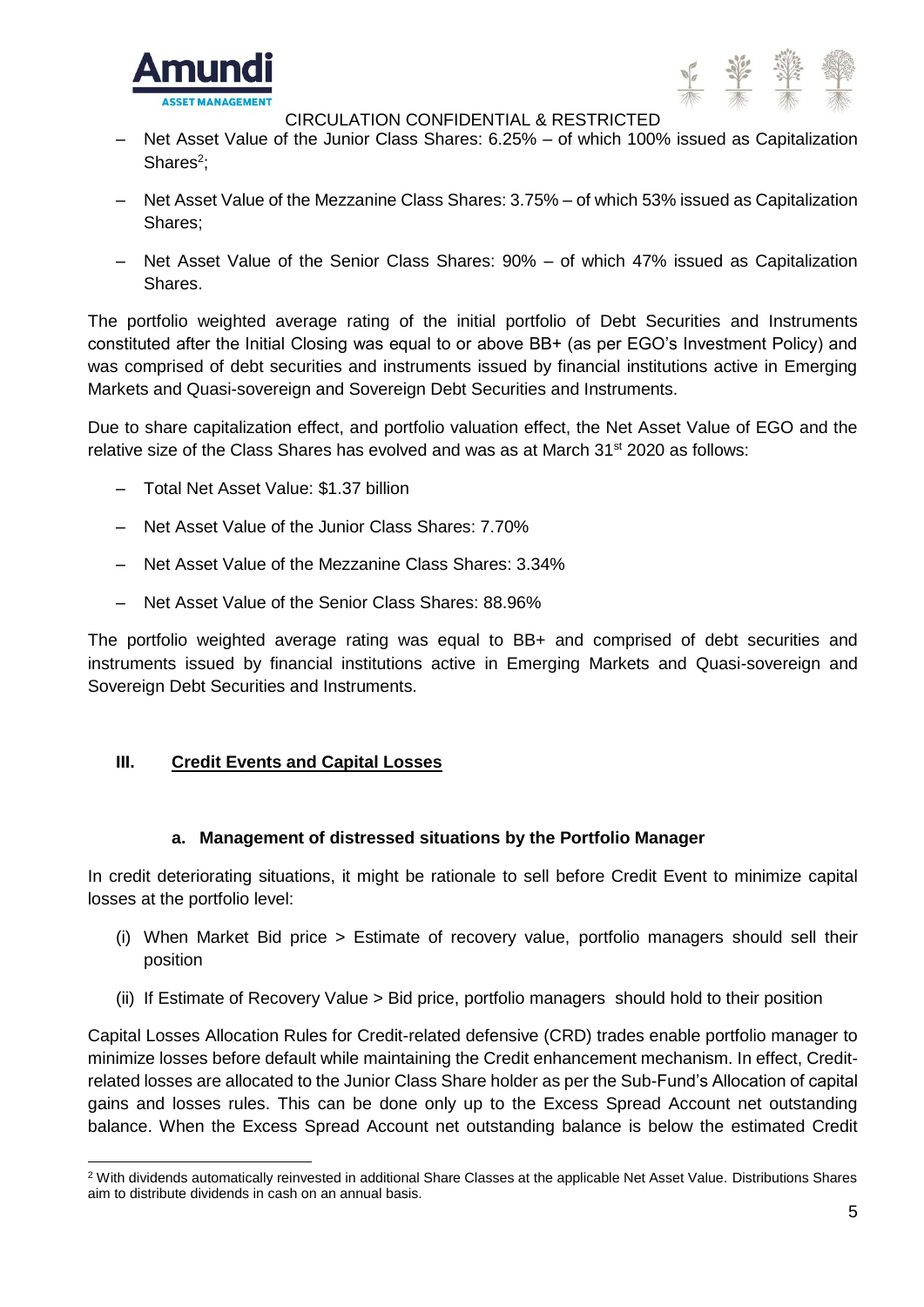



Related Loss, the portfolio managers need to hold on to the distressed bond unless the holders of the Junior Class Shares have agreed, unanimously and in their sole discretion, to a further pro rata allocation from the Junior Class Shares to the Excess Spread Account in an amount at least sufficient to absorb the expected Credit Loss on such CRD or CPT trade.

## **b. Defining a credit event**

"Credit Event", means, in respect of the issuer of a Debt Security or Instrument, the bankruptcy or insolvency of the issuer, any payment default of the issuer or other failure of the issuer to make, when and where due, any payments under one or more obligations, as well as any acceleration, repudiation, moratorium or restructuring of one or more obligations of the issuer, and any other similar event affecting the issuer which will have the same impact on the issuer as the events listed in this definition and which is determined to constitute a credit event in respect of such issuer in accordance with market practice.

In practice, Emerging Markets trading and investment community would usually refer to EMTA determination of a credit event occurrence.

## **IV. Impact on the valuation of the Share Classes**

## **a. Assessing capital losses**

According to EGO's Portfolio Valuation policy, Other Bonds are valued at Bid mark-to-market price, and Green Bonds are valued at cost (as adjusted for amortization of premium or accrual of discount) plus accrued interests.

In case of distressed situations and credit events, for Other Bonds, mark-to-market prices should reflect the market estimated recovery value of the debt investments. In case of Green Bonds, where sufficient evidence of impairment is found:

- ‒ the quantum of impairment is assessed quantitatively through the examination of the expected future cash flows over the life of the debt investment;
- ‒ the recoverable amount of a debt investment is deemed to be the present value of the estimated future cash flows from the investment up until the earlier of its maturity date or forecasted disposal date.

The capital loss estimate is the difference between the historical cost (purchase price) and the recoverable amount. The realized capital loss is the difference between the recovered amount, and the historical cost.

## **b. Allocation of the Net Asset Value between Classes of Shares**

The Net Asset Value per Share of each Class in the Sub-Fund is calculated at each Valuation Date by the Administrative Agent, under the responsibility of the AIFM and the Board, in the reference currency of the relevant Class, as set out in the Issue Document.

The Net Asset Value per Share of each Class on any Valuation Date is determined by dividing (i) the value of the total assets allocable to such Class less the liabilities properly allocable to such Class of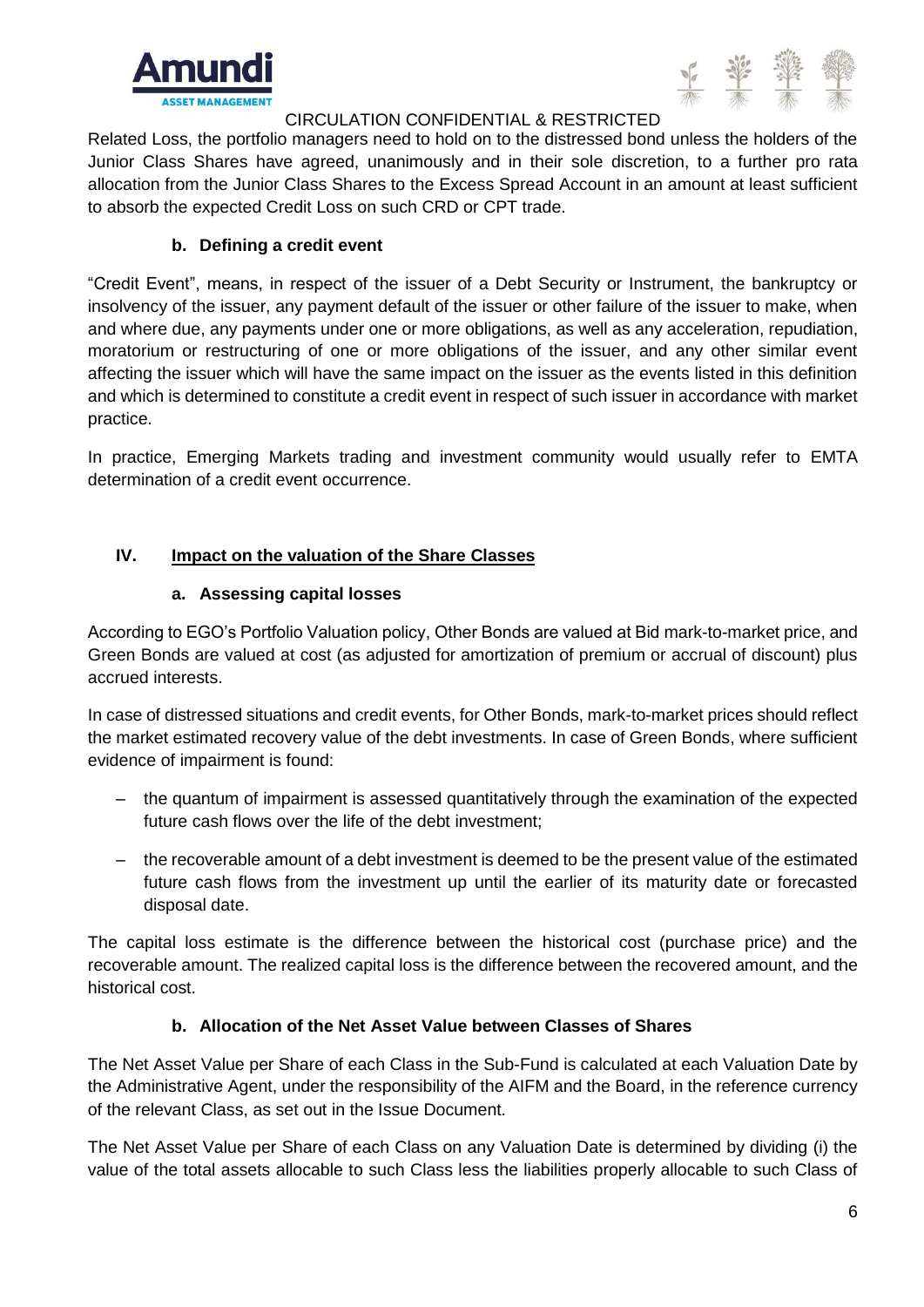



on such Valuation Date, by (ii) the number of Shares of such Class of such Sub-Fund then outstanding on such Valuation Date, in accordance with the valuation rules set forth below and Luxembourg GAAP

Between Classes of Shares, the assets and liabilities as well as income and losses are allocated in accordance with the provisions of Sections 7 (Capital structure of the Sub-Fund), 8 (Characteristics of the shares) and 9 (Payment waterfall) of the Supplement.

As long as an Other Bond or a Green Bond (that is any Debt Security or Instrument held in the portfolio) is not deemed fully or partially impaired, these bonds are valued at their market value for the former and at cost plus accrued interests for the latter. Variations in the valuation of the former and the latter are reflected pro rata across Share Classes.

In case of impairment due to a deterioration in credit quality for the issuer of a Green Bond, or in case or realized capital losses due to a Credit Event, the allocation is made in the reverse order of seniority, from the most junior Class to the most senior Class outstanding, up to the amount of each Class' Net Asset Value.

The capital loss allocation process can entail the following valuation impacts:

- Drop in Net Asset Value at Junior Share Class level by the amount of Impairment or realized Capital Loss (up to the amount of each Class' Net Asset Value).
- ‒ Potential increase in Net Asset Value of Senior Share Classes in the case of realized losses following a Credit Event on an Other Bond as the drop in value that was mark-to-market and allocated pro rata across share class is now reallocated to the Junior Share Classes (up to the amount of each Class' Net Asset Value).

As per the Issue Document, this waterfall treatment of the capital loss will be activated only once the "recovery value" of the defaulted sbond is known. If there is no agreement between Amundi Planet, as a creditor, and the debtor, on a recovery value, in a period of 120 days following the Credit Event, then the capital allocation process will be triggered using an estimate of the capital loss based on an "**Estimated Recovery Value**" ("**Interim Capital Loss Allocation**").

Any realized gain or loss between the **Estimated Recovery Value** used in an **Interim Capital Loss Allocation** and the ultimate sell price (or "**Final Recovery Value**" during the restructuring process), will be allocated following the same waterfall treatment as CPT or CRD Trade and impact the Share Classes following the order or priority set in the Issue Document.

Practically, if the Estimate Recovery Value used in an Interim Capital Loss Allocation is higher (or lower) than the Final Recovery Value, it will lead to a capital gain (or loss) for the previously impacted share class.